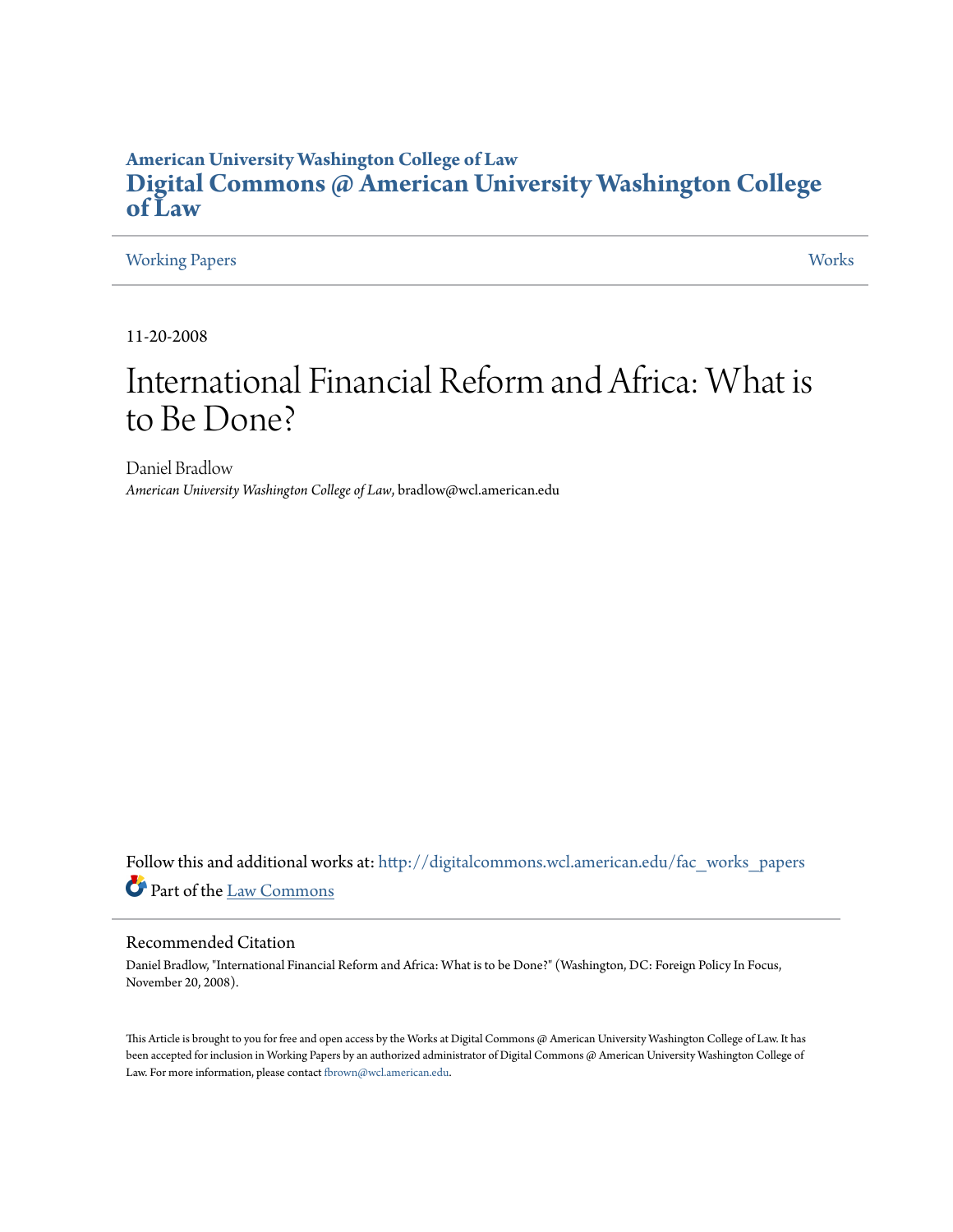# **International Financial Reform and Africa: What is to be Done?**



Ø<br>FEEDBACK

Daniel Bradlow | November 20, 2008

*Editor: Emily Schwartz Greco*

Foreign Policy In Focus [www.fpif.org](http://www.fpif.org/)

**Africa, the poorest and least robust part of the global economy, could be the region most severely affected by the financial crisis that began in the rich countries and is now metastasizing into a global economic crisis. Its export earnings are being hit by the recent decline in commodity prices (some prices have dropped by more than 50% since July). Its access to international finance, never exactly robust, is receding: economists estimate that private [financial flows](http://web.worldbank.org/WBSITE/EXTERNAL/NEWS/0,,contentMDK:21972885~pagePK:64257043~piPK:437376~theSitePK:4607,00.html) to developing countries will be 30-50% lower next year and it's not yet clear if aid and other official flows will fill the [gap.](http://www.iif.com/press/press+81.php) In addition, the World Bank [expects](http://web.worldbank.org/WBSITE/EXTERNAL/NEWS/0,,contentMDK:21972885~pagePK:64257043~piPK:437376~theSitePK:4607,00.html) remittances from emigrants, which represent about 2% of GDP for all sub-Saharan African countries to decline, and that will directly impact millions of individual households. Growth rates in 2009 will be lower than 2008 rates, and inflation rates will be higher. These developments will set back African efforts to meet the Millennium Development goals and lead to an increased number of extremely poor people in Africa. And already 320 million out of a total population of about 500 million live on less than \$1 per day.** 

It's very difficult to get a sense of the scale of human suffering that this financial crisis is unleashing in Africa from the final [declaration](http://www.whitehouse.gov/news/releases/2008/11/20081115-1.html) of the recent G20 Summit. This isn't surprising. Neither the poorest countries nor the poorest citizens had a voice at the Summit. To its credit, South Africa, the only African country included at the Summit, attempted to ascertain the views of African Ministers of Finance beforehand. However, the [statement](http://www.afdb.org/pls/portal/docs/PAGE/ADB_ADMIN_PG/DOCUMENTS/NEWS/COMMUNIQUE%20OF%20THE%20MEETING%20OF%20AFRICAN%20MINISTERS%20OF%20FINANCE.DOC) (doc) issued after this meeting contains a plea to maintain aid levels but offers no specific suggestions on how the G20 should address issues of concern to Africa. This is a great pity because the current situation, in which the world is reconsidering key aspects of the global financial system, offers Africa an important opportunity for making the governance and operation of this system more responsive to its needs.

## **What Should Africa Do?**

First, Africa should assume that, while international financial and economic issues of interest to Africa will be discussed in many forums, the G20 will be the focal point for these deliberations. Consequently, Africa must inform the participants in the G20 and its working groups about the African position on issues of concern to the continent.

Second, African governments and civil society should focus their efforts on the following four sets of issues:

1. *Protect the innocent:* African governments and civil society should remind the G20 that many people and countries in Africa are suffering from a crisis they didn't create, and they need the support that was previously promised to them. Moreover, providing this support is consistent with current efforts to stimulate the global economy. Financial assistance to Africa creates demand for goods and services from the rest of the world, which redounds to the benefit of the rich countries. By living up to previous promises of support, the rich economies are also demonstrating that they understand the need to incorporate the poor into the new international financial order. Consequently, Africa should insist that rich countries meet their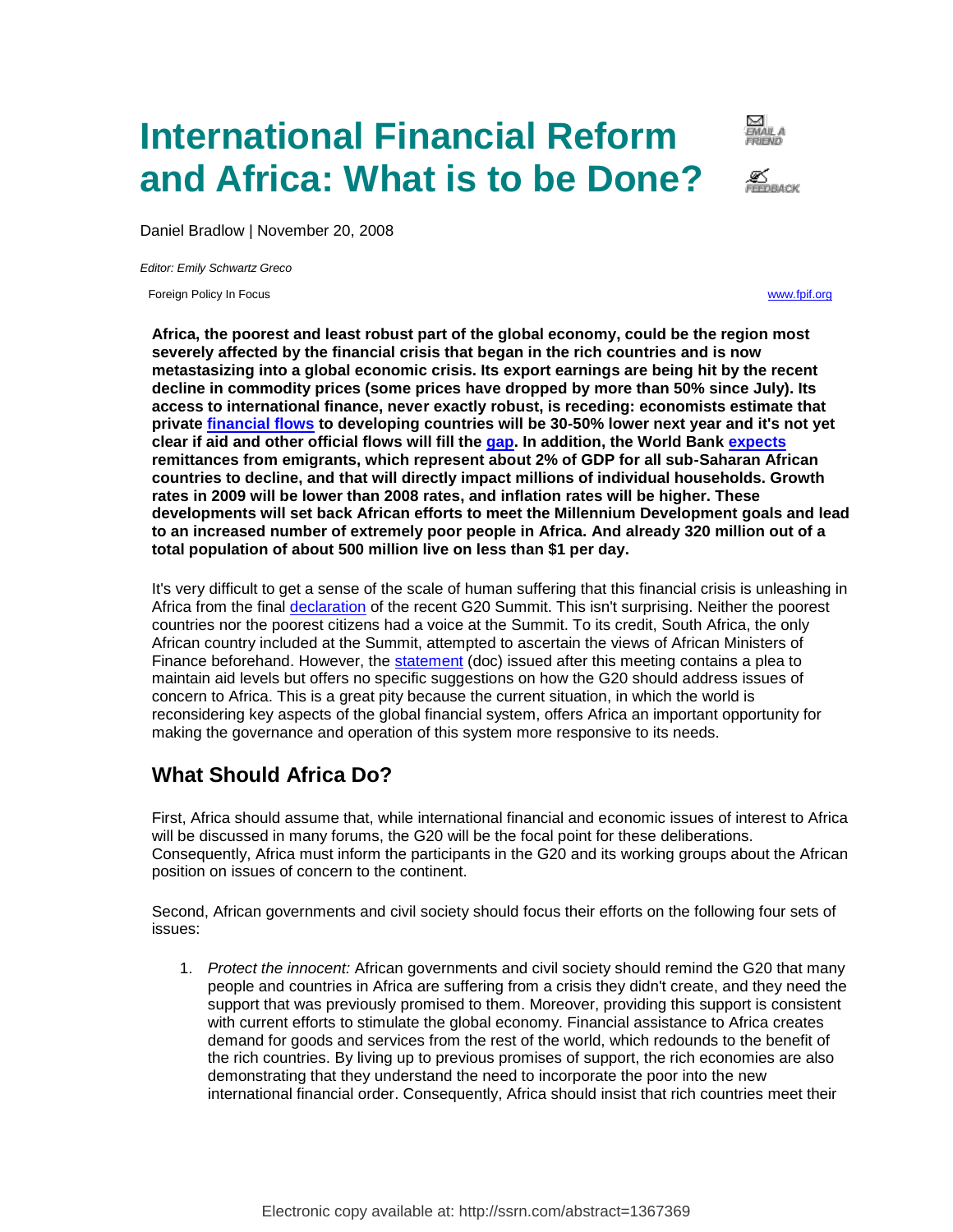existing commitments regarding aid and debt reduction, and their promises to make the Doha round of trade negotiations a "development round."

- 2. *Ensure that the current crisis doesn't undermine efforts to address the food, energy, and climate crises.* The financial crisis should not divert our attention away from the other crises affecting the international community. This means that Africa needs, and should seek G20 support for, funding that supports infrastructure projects that provide underserved communities with sustainable access to energy, water, transport, and telecommunications, and are based on responsible social and environmental policies and practices. In this regard, it's sobering to note that the G20 Summit statement makes no mention of the upcoming Financing for Development meeting in Doha or the climate change negotiations in Poznań, Poland, both of which offer opportunities to promote sustainable and responsible infrastructure projects in Africa and export opportunities for the rest of the world.
- 3. *Allow poor countries to engage in the regulatory reform process:* The G20 has developed an extensive list of items to be addressed as part of their efforts to create a more effective and coherent system of global financial regulation. While the list is impressive and relevant to Africa, the G20 agenda does not include all issues of interest to poor countries and communities. For example, it would be useful for global financial regulators to create a global community reinvestment process, which acknowledges financial institutions that operate globally are recipients of capital flight from Africa and should share the benefit of these flows with the countries from which they come. Thus, they should be required to reinvest a stipulated portion of their lending portfolio in Africa. Similarly, the groups working on regulatory reform should look at the creative efforts of countries like South Africa and microfinance institutions around the world to expand poor people's access to banking and financial services. At a minimum, these groups should ensure their regulatory reforms encourage efforts to provide financial services to the poor that comply with international best practices in making financial services available to the poor.
- 4. *Enable African countries to engage in the institutional reform process:* There's general agreement that the institutions of global financial governance, including the IMF, World Bank, and the Financial Stability Forum, need to be reformed. However, less attention is being paid to making the reform process itself transparent and participatory. Given the G20's central role in this process, it needs decision-making procedures that are responsive to the concerns of non-G20 stakeholders in its decisions. Thus, Africa should advocate for the creation of formal channels through which they can submit position papers and voice their concerns to the participants in the G20. They should also call for the G20 to establish a "notice and comment" period prior to all actions and decisions that are likely to have a substantial impact on the poor. This will ensure the views of all interested stakeholders on the proposed action or decision are considered in the G20 decision-making process. In addition, Africa should create regional institutions that focus more specifically on African concerns, and can interact with global institutions and other regional institutions to promote African interests. The African Union's efforts to create an African Monetary Fund and an African Investment Bank are noteworthy in this regard.

Finally, Africa must recognize that responding creatively and effectively to the current historical moment isn't only the responsibility of African governments. It requires the participation of all existing African human resources. Consequently, governments need to cooperate with civil society. In addition, both governments and civil society should work with African think tanks and universities to develop background papers and options assessments on global financial issues for African policymakers and other key actors. These universities and think tanks can also convene meetings at which experts, government officials, and representatives of all elements of civil society can meet to discuss these issues. They can also help educate the public, because without an educated and supportive public Africa will not be an effective participant in these negotiations.

The current crisis offers an important and rare opportunity for Africa to advance its interests in global affairs. It needs to make sure that it fully exploits this opportunity. Doing so requires pragmatism,